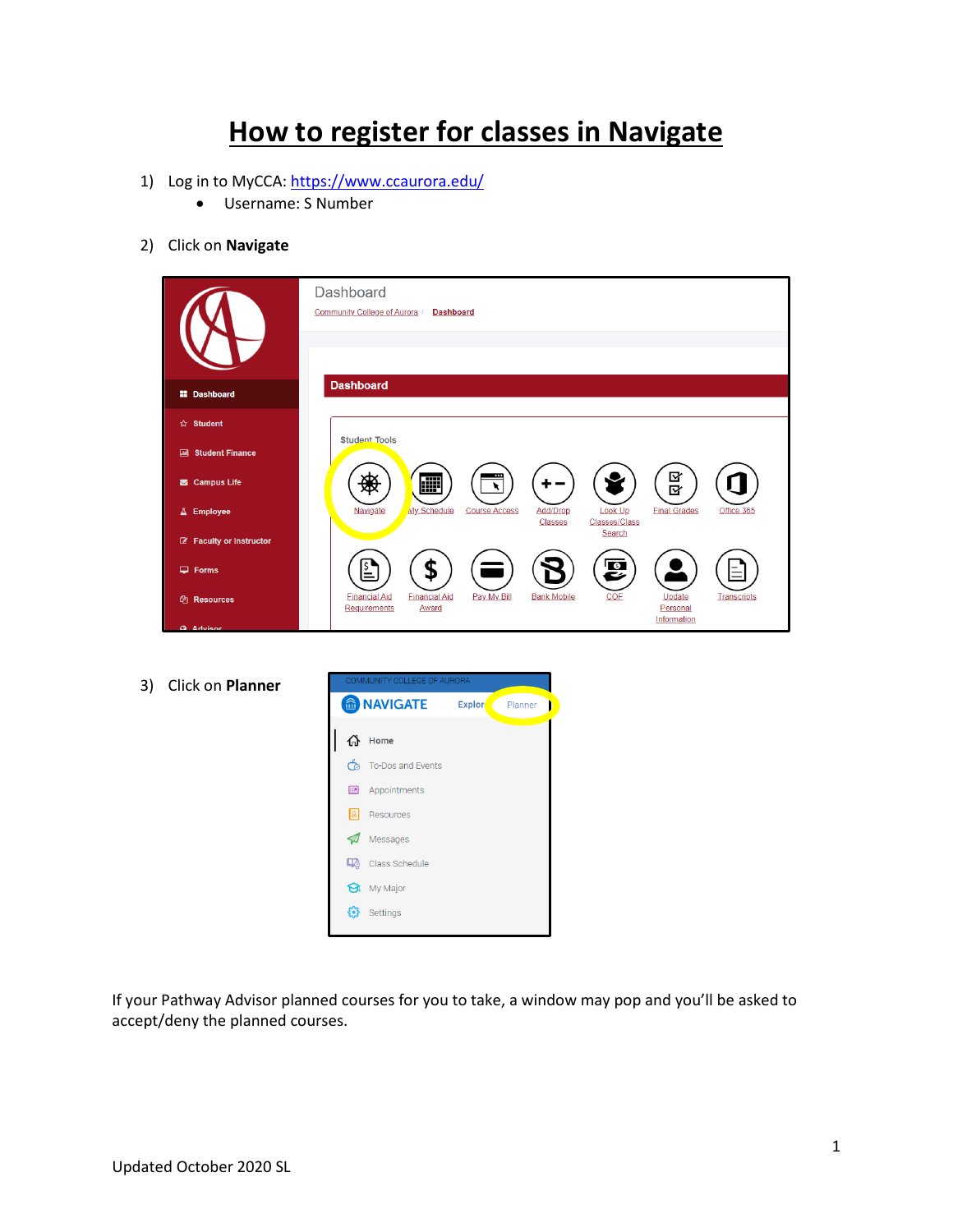4) This is your **Planner**. You can see suggested classes for your degree or plan ahead for future semesters!

Add a new semester/term: under My Academic Plan > click on +Add a new term > add the semester you want to plan classes for:

|               | COMMUNITY COLLEGE OF AURORA                                                                                                                   |                                                                          |                                      |  |
|---------------|-----------------------------------------------------------------------------------------------------------------------------------------------|--------------------------------------------------------------------------|--------------------------------------|--|
|               | MAVIGATE<br>Explore<br>Planner                                                                                                                |                                                                          | (2)<br>Logout                        |  |
| 吸<br>$\circ$  | My Planner<br>Translation & Interpretation Certificate CER1                                                                                   |                                                                          | Feedback History & Print<br>$\Omega$ |  |
| $\mathcal{L}$ | <b>Plan Suggestions</b><br>Currently viewing: Translation & Interpretation Certificate<br>Base Plan   View alternate plans                    | My Academic Plan<br>C CF Show Completed Terms<br>+Add a new term         |                                      |  |
|               | Drag or add courses through the course menu to plan them on your terms.<br>See your advisor if you have questions<br>Program Template Courses | <b>Current and Upcoming Terms</b><br>No Current and Upcoming Terms Found |                                      |  |
|               | $\equiv$ TRI101 Intro to Trans & Interp                                                                                                       | <b><i>S</i></b> Requisite View Details >                                 |                                      |  |
|               | $\equiv$ TRI103 Ethics for Trans. & Interpr.                                                                                                  | <b><i>↑</i></b> Requisite View Details >                                 |                                      |  |
|               | $\equiv$ TRI104 Business of Trans and Interp                                                                                                  | <b><i>●</i> Requisite</b> View Details >                                 |                                      |  |

Once you've added the semester you want to register for, you can search for classes to add!

- 5) **Under Plan Suggestions, to Add Courses:**
- Click on  $\equiv$  next to the cours
- Click on Add Course to Terr
- Click on the semester you want to add the course.

|          | COMMUNITY COLLEGE OF AURORA |                                                                                                                                                                                                                                                                  |                                                                            |                                                    |  |  |
|----------|-----------------------------|------------------------------------------------------------------------------------------------------------------------------------------------------------------------------------------------------------------------------------------------------------------|----------------------------------------------------------------------------|----------------------------------------------------|--|--|
|          |                             | MAVIGATE<br>Explore<br>Planner                                                                                                                                                                                                                                   |                                                                            |                                                    |  |  |
|          | Q<br>$\circlearrowleft$     | My Planner<br>Translation & Interpretation Certificate CER1                                                                                                                                                                                                      |                                                                            |                                                    |  |  |
| rse<br>m | $\mathcal{S}$               | Plan Suggestions                                                                                                                                                                                                                                                 |                                                                            |                                                    |  |  |
|          |                             | <b>Currently viewing:</b> Translation & Interpretation Certificate<br><b>A</b> Base Plan   View alternate plans<br>Drag or add courses through the course menu to plan them on your terms.<br>See your advisor if you have questions<br>Program Template Courses |                                                                            |                                                    |  |  |
|          |                             | TRI101 Intro to Trans & Interp<br>Unplanned $\checkmark$<br>Add Course to Term ><br>Fall 2020<br>Course Details                                                                                                                                                  | $\mathcal O$ Requisite<br>$\mathscr O$ Requisite<br>$\mathcal O$ Requisite | View Details ><br>View Details ><br>View Details > |  |  |
|          |                             | $\equiv$ TRI201 Consecutive Interpretation I                                                                                                                                                                                                                     | $\mathcal O$ Requisite                                                     | View Details >                                     |  |  |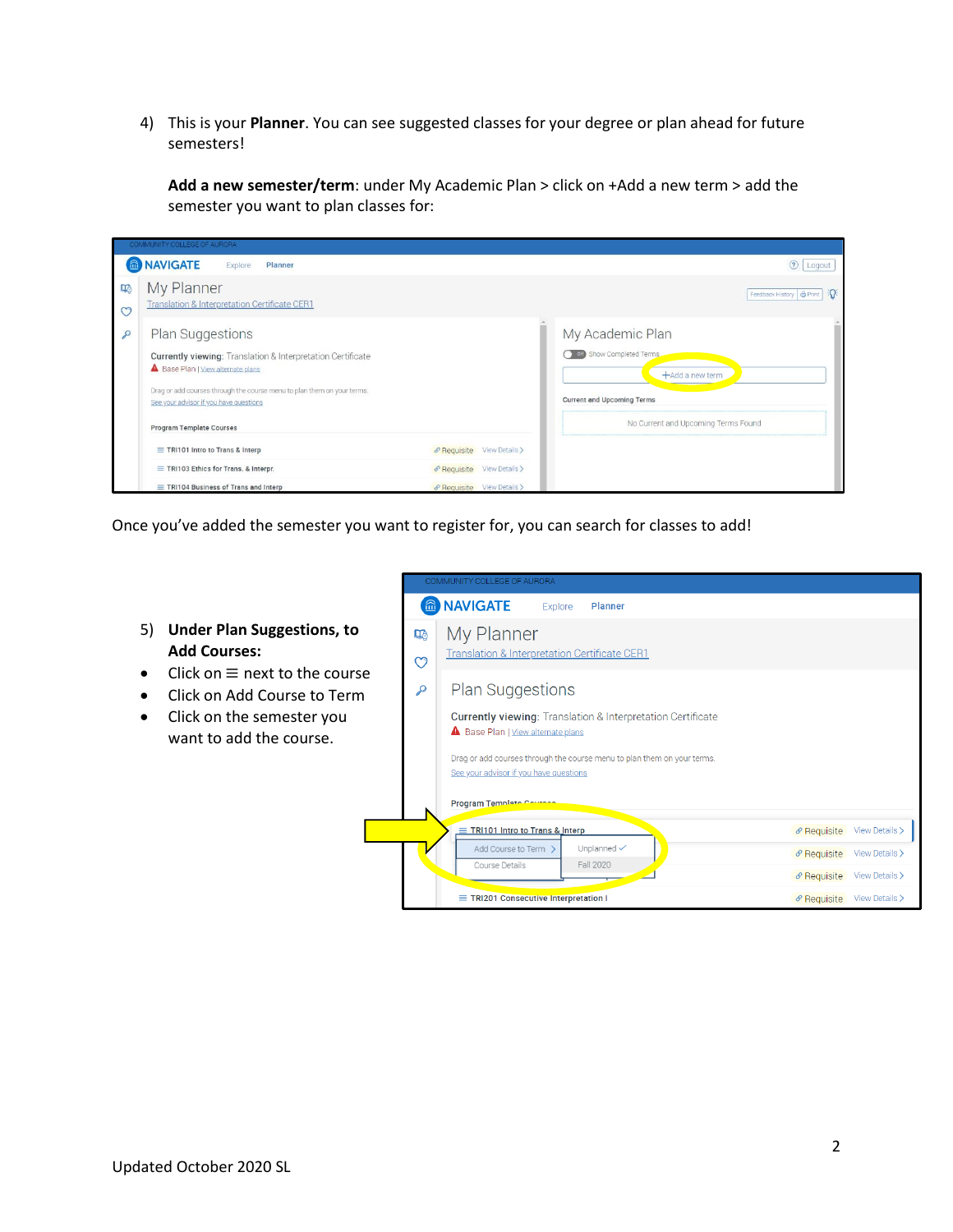You can also click on a course name, drag, and drop courses you want to add into the semester.



6) **If you can't find the class you want to add**, you can **search for it by clicking on the Magnifying Glass** on to the left of Plan Suggestions



- 7) **Type in the course** you want to add, for example: ENG121 or MAT120 then hit Enter or click on Search
	- You can also search for a subject, for example: English or Art.

| Search                                                      |  |
|-------------------------------------------------------------|--|
| Search by Keyword <sup>1</sup><br>Enter a keyword or phrase |  |
| Clear<br>Search                                             |  |
|                                                             |  |

**TIP**: **Do NOT put a space between the course name and numbe**r. The course won't come up if you do.

For example, type the course as: ENG121 or MAT120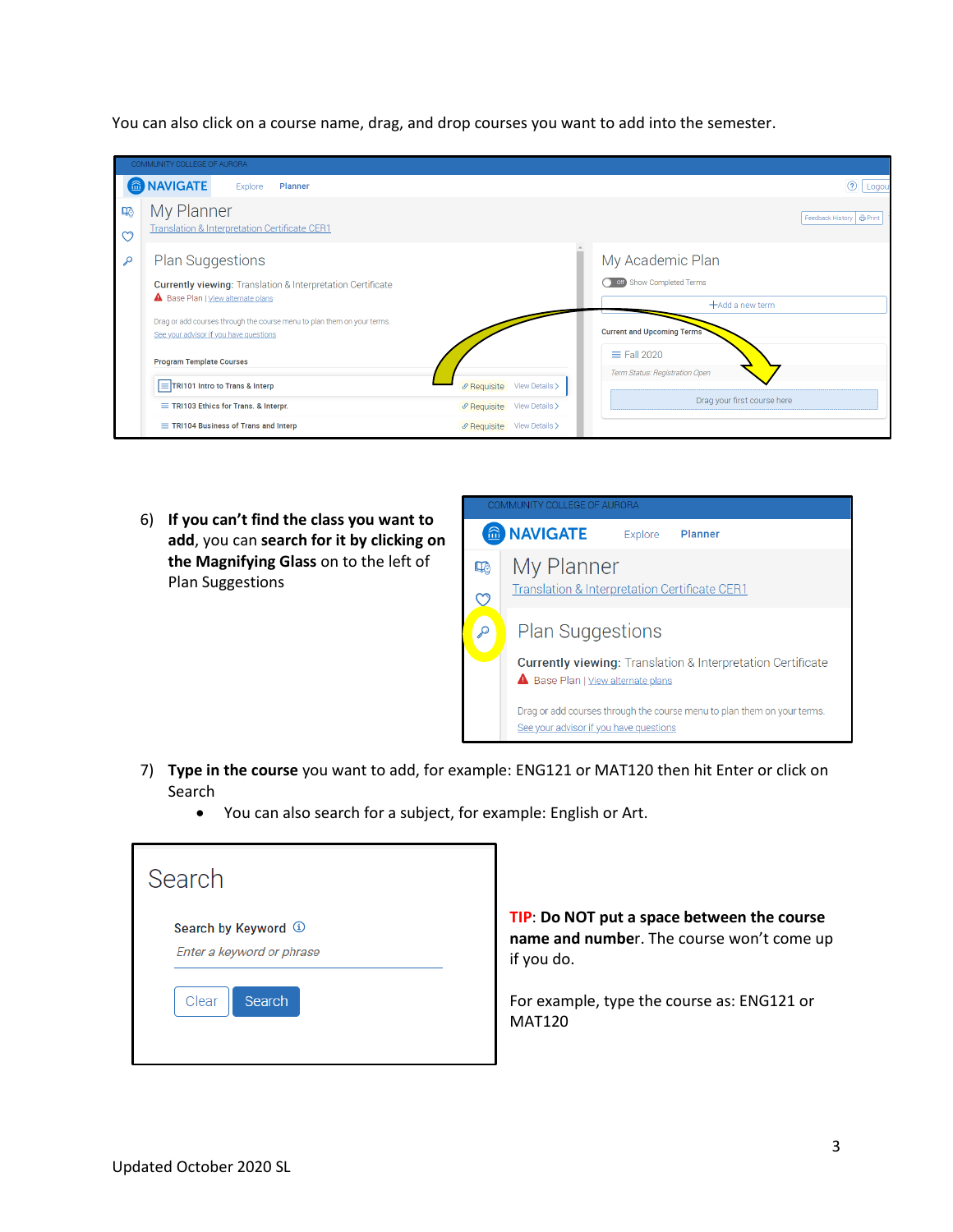# 8) **Add the course** by clicking on **Add to Term**

| Search                                                                                                                                             |                 |                                                                                                                                                   |                                     |                |                     |
|----------------------------------------------------------------------------------------------------------------------------------------------------|-----------------|---------------------------------------------------------------------------------------------------------------------------------------------------|-------------------------------------|----------------|---------------------|
| Search by Keyword 1                                                                                                                                | 1 results found |                                                                                                                                                   |                                     |                |                     |
| eng121                                                                                                                                             | Code c          | Title c                                                                                                                                           | <b>Credits</b> c                    | <b>Actions</b> | <b>Plan Actions</b> |
| Clear<br>Search                                                                                                                                    | <b>ENG121</b>   | English Composition I:CO1                                                                                                                         | 3                                   | <b>Details</b> | Add to Term         |
| $\times$<br>Pick a Term<br>Actio<br>Select a term for ENG121<br>Deta<br>◯ Fall 2020<br>Spring 2021<br>Add to Term<br>Close<br>$\equiv$ Spring 2021 |                 | 9) Select the Semester/Term, then click on Add to Term.                                                                                           |                                     |                |                     |
| Term Status: Registration Open<br>Planned <sup>®</sup><br>$\equiv$ ENG121 English C $\triangle$ View Details >                                     |                 | Once you've added all the courses you want to<br>10)<br>take, you need to choose when you want to take the<br>class. Click on View/Edit Schedule. |                                     |                |                     |
| View / Edit Schedule                                                                                                                               | 3 Credits       |                                                                                                                                                   |                                     |                |                     |
| < Back to My Planner<br>Spring 2021                                                                                                                |                 |                                                                                                                                                   | 11) To choose times for each class, |                |                     |
| My Planned Courses                                                                                                                                 |                 | click on Sections<br>P CRN Search                                                                                                                 |                                     |                |                     |
| <b>ENG121 English Composition I:CO1</b>                                                                                                            |                 | <b>A &amp;</b> Requisite<br><b>Sections</b>                                                                                                       |                                     |                |                     |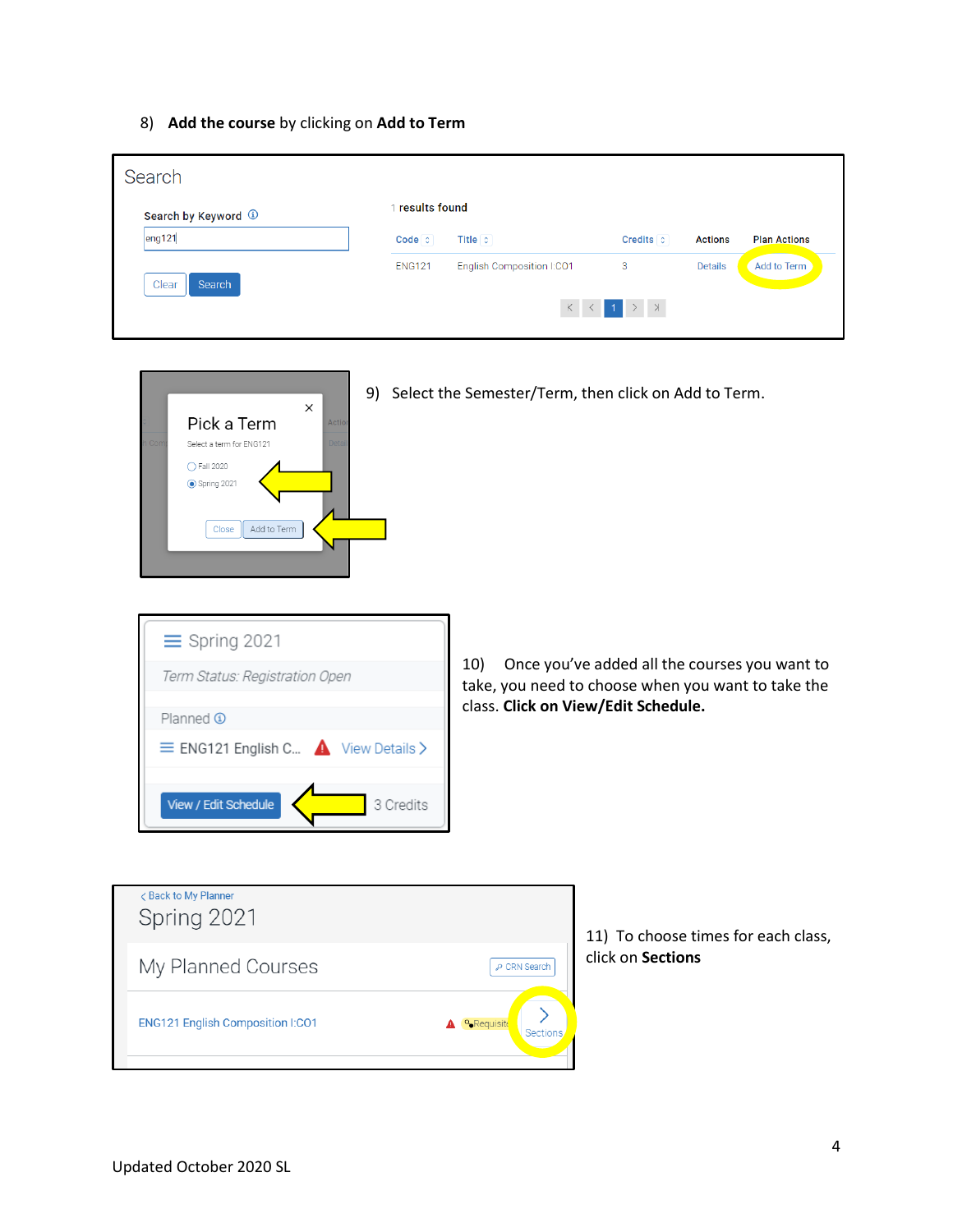12) Search through the times and find one that works for you! Add the section by clicking on  $\equiv$  or **dragging the course into the calendar**

### **Pay Attention To:**

**When the class starts and ends**: A full semester class is 15 weeks in the fall/spring and 10 weeks in the summer

**Does the class have the tag "Requisite"?** This means that this class has a co-requisite or is paired with another class. ENG 121 and MAT 121 are common classes that have paired classes. Make sure you pick the correct sections that are paired together, or you will not be able to register. Ask your advisor if you need to take a paired class.

**Does the class have the tag "Accelerated Course"?** The class is being held for a shorter number of weeks. This means that the coursework is condensed in less weeks.

**Does the class have the tag "Multiple Meetings"?** This means that the class is meeting in-person a few times a semester. Click on View 2 (or more) meetings to see all of the times. (**Note**: All of the meeting times may not be listed in Navigate)



#### **Where is the class located?**

- **CCA Off Site/Real Time/Remote Classes:** Meet online the first week of class (either through D2L or wherever your instructor specifies). Future class meetings are determined by your instructor, usually at the time you register for unless specified otherwise by your instructor.
- **Hybrid Classes:** Mostly remote classes with some in-person meetings either on the CentreTech or Lowry Campus. The meeting times are listed on the class schedule.
- **Online Classes** are either with **CCA Online** or **CCCSOnline**. These are fully online classes with no set meeting times. Online classes are more expensive.
	- o **CCA Online**: Taught by a CCA Instructor.
	- o **CCCS Online**: Taught by an instructor in the Colorado Community College System.

| CCA Off Site (19) |  |
|-------------------|--|
| CCA Online (10)   |  |
| CCA CCCOnline (5) |  |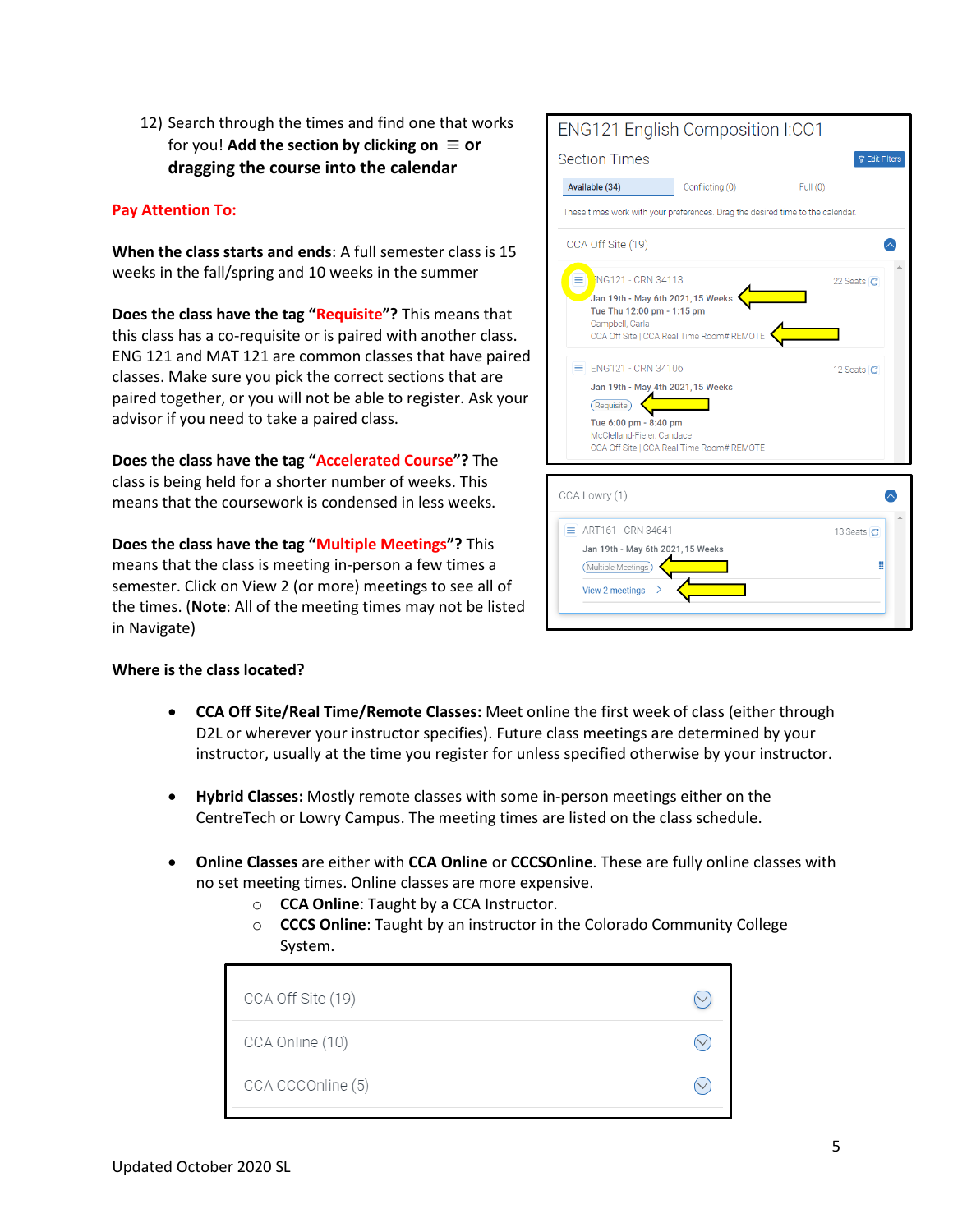**MONTH January** February March April May **WEEK 17 24**  $31$  $\overline{7}$  $14$  $21$ 28  $\overline{7}$  $14$  $21$ 28  $\overline{\mathbf{4}}$  $11$ 18 25  $\overline{2}$ 9 ENG121 (Jan 19 - May 06 Schedule<br>Change 13) After you drag and Weekly Calendar<sup>(?)</sup> drop the classes,  $\sum$  $\langle$ January 17 - January 23, 2021 they will show up in Sun Mon Tue Wed Thu Fri Sat the calendar on the 6 am 7 am 8 am 9 am  $10<sub>am</sub>$ Morning  $11$  am  $12 \text{ pm}$ **ENG121 ENG121**  $\triangle$  $\mathbb{A}$ 1 pm  $2<sub>pm</sub>$ 3 pm Afternoon

## 14) **Don't see any times you want for a class? Want to switch around class times?**

If the time you choose for one class **conflicts** with another, **you can unschedule the course on the calendar.**

• Click on the course

right.

• Click unschedule course



| PSY101 General Psychology I: SS3                                                     |           |  |  |  |  |
|--------------------------------------------------------------------------------------|-----------|--|--|--|--|
| <b>Section Times</b><br><b>Y</b> Edit Filters                                        |           |  |  |  |  |
| Available (9)<br>Conflicting (1)<br>Full $(3)$                                       |           |  |  |  |  |
| These times work with your preferences. Drag the desired time to the calendar.       |           |  |  |  |  |
| CCA CentreTech (4)                                                                   |           |  |  |  |  |
| $\equiv$ PSY101 - CRN 20193                                                          | 5 Seats C |  |  |  |  |
| Aug 25th - Dec 10th 2020, 15 Weeks<br>Tue Thu 11:00 am - 12:15 pm<br>Behforooz, Bita |           |  |  |  |  |
| CCA CentreTech   Remote Learning Room# REMOTE                                        |           |  |  |  |  |

15) If you already chose a time for a class, it may conflict with another class. Here is where to find conflicting sections.